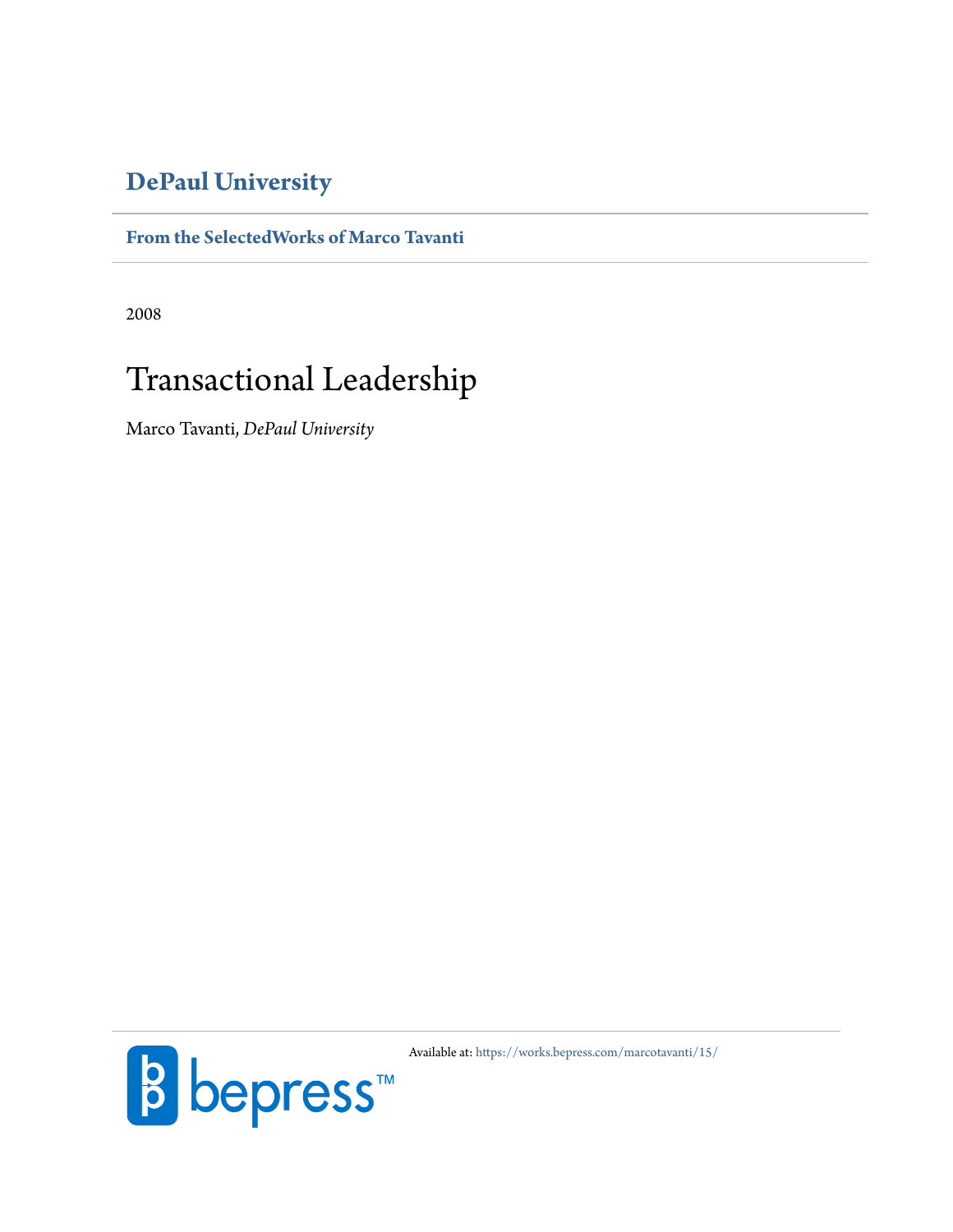## **Transactional Leadership**

By Marco Tavanti, Ph.D. [mtavanti@depaul.edu](mailto:mtavanti@depaul.edu) Leadership Studies: The Key Concepts *(Routledge Key Guides)*

Word count: 1540

Transactional leadership is most often explained as a cost-benefit exchange between leaders and their followers (Kuhnert & Lewis 1987). The transaction or exchange involves something of value between what the leader possesses or controls and what the follower wants in return for his/her services (Yukl & Van Fleet 1992). Transactional leadership involves leaders clarifying goals and objectives, communicating to organize tasks and activities with the co-operation of their employees to ensure that wider organizational goals are met (Bass 1974: 341). The success of this type of leader-follower relationship depends on the acceptance of hierarchical differences and the ability to work through this mode of exchange. Transactional leadership is based on the assumption that subordinates and systems work better under a clear chain of command. The implicit belief in the leader / follower relationship is that people are motivated by rewards and penalties (Kuhnert 1994). Despite numerous leadership studies highlighting the limitations of this approach, transactional leadership remains popular among leaders and managers. Along the spectrum leadership versus management, this approach is clearly closer to the management end (MacKenzie, Podsakoff & Rich 2001).

In his seminal work on leadership, James MacGregor Burns (1978) defines transactional leadership as the first form of interaction between leaders and followers. On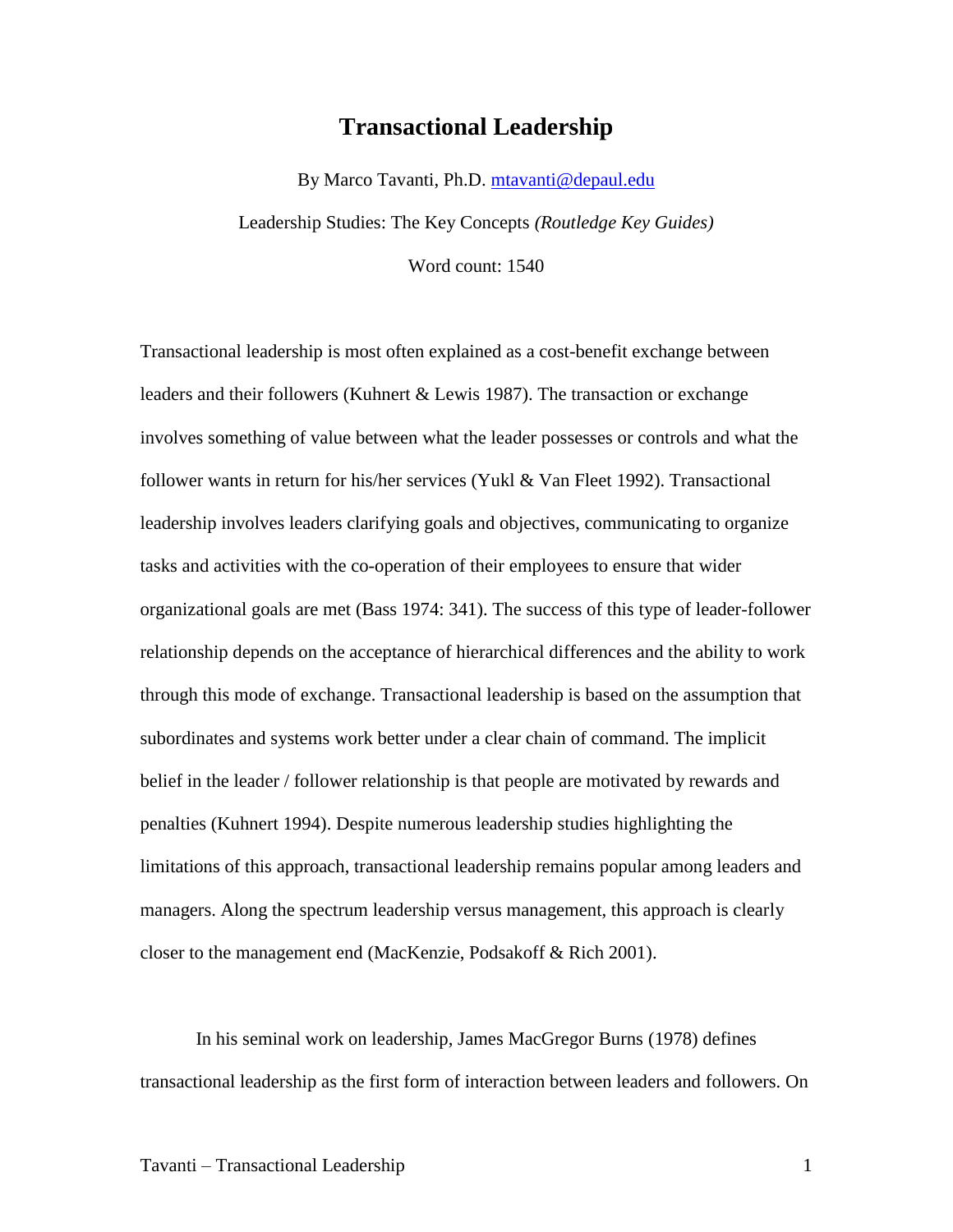the opposite side of transforming leadership, transactional leadership occurs when one person takes the initiative in making contact with others for the purpose of an exchange of valued things. The relations of most leaders and followers are transactional-leaders approach followers with an eye to exchanging one thing for another: jobs for votes, or subsidies for campaign contributions (Burns 1978:19). In his historical review of political leadership practices exemplified by numerous case studies, Burns defines this exchange as economic or political or psychological in nature. The relationship leader-follower revolves around the bargaining process and the maintenance of it. This is also the limit of this leadership approach, which does not attempt to push the relation beyond a bargained and contracted and exchanges.

Barnard M. Bass (1985) further elaborated on Burns's conceptualization of transactional-transformational leadership. Bass argued that transactional and transformational leadership are not two opposite ends of the spectrum but are two separate concepts. According to Bass, the best leaders are both transformational and transactional. Although his leadership model has undergone various revisions, the most recent version considers four dimensions of transformational leadership, three dimensions of transactional leadership, and a non-leadership dimension, or laissez-faire. Apart from its emphasis on transformational leadership exemplified by charisma, or idealized influence, inspirational motivation, intellectual stimulation and individualized consideration, three important distinctions identify transactional approaches to leadership. The first dimension, contingent reward, is the degree to which the leader sets up constructive transactions or exchanges with followers. The leader using this dimension clarifies expectations and establishes the rewards for meeting these expectations.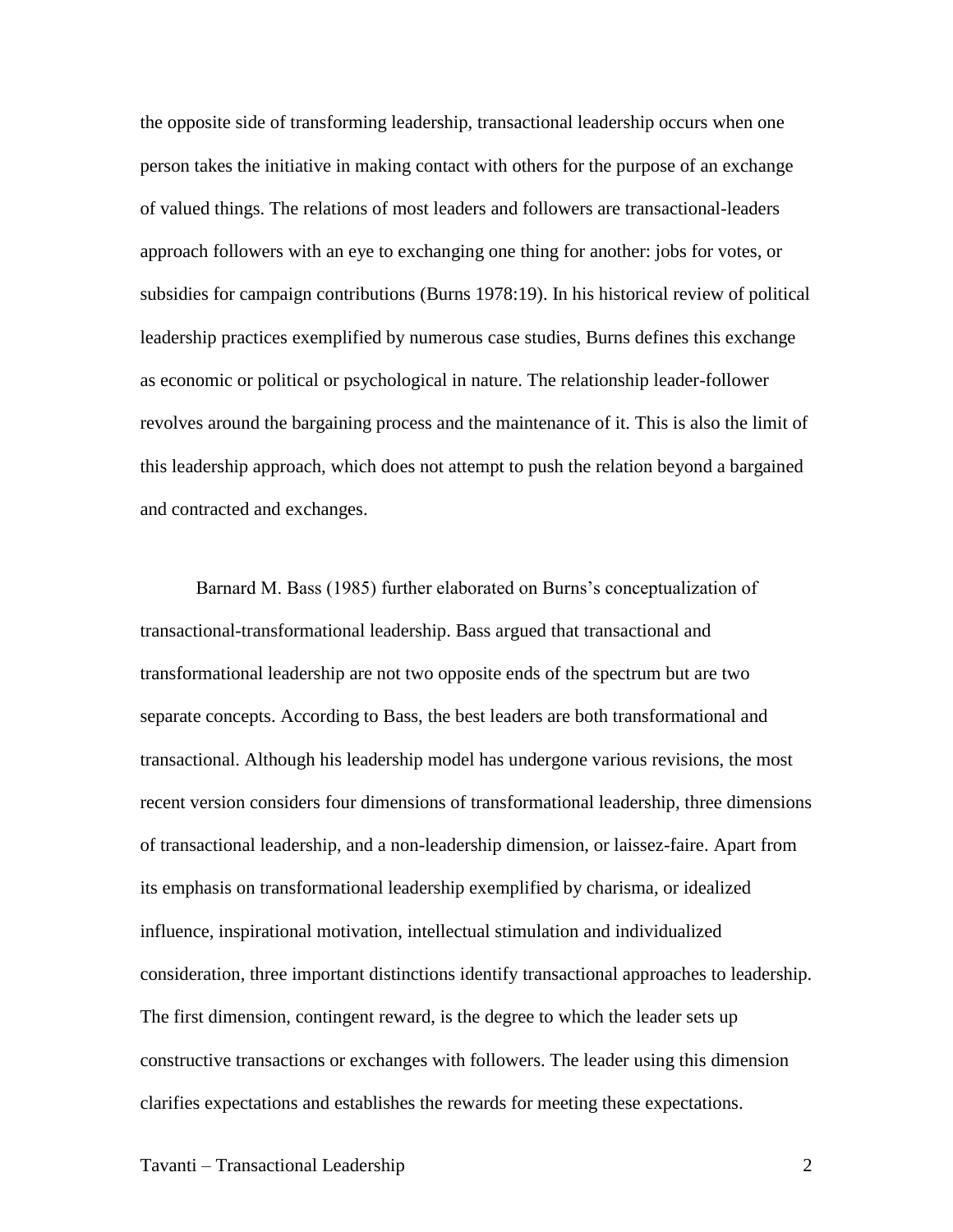The second and third dimensions of transactional leadership are two types of management-by-exception. Management by-exception occurs when the leader intervenes to make a correction when something goes wrong (Bass 1985). The two types of management-by-exception are active and passive. Howell and Avolio (1993) observe that the difference between the active and passive management by exception—active lies in the timing of the leader's intervention. Active leaders monitor follower behavior, anticipate problems, and take corrective actions before the behavior creates serious difficulties (Northouse 2004: 179). Passive leaders wait until the behavior has created problems before taking action. A substantial difference is that in the active form the leader looks for deviations whereas in the passive form, the leader waits for problems to emerge (Hater and Bass 1988).

The distinction between transactional and transformational is commonly emphasized in leadership studies. In spite of the fact that transformational theories have been a popular topic in leadership literature, transactional leadership constitutes a foundation for it and the two approaches are not necessarily in opposition to one another. (Northouse 2004; Tracey & Hinkin 1998). While transactional leaders motivate followers to comply with the leader's requests and organizational role through an exchange process, transformational leaders motivate followers by encouraging them to transcend their self-interests for the sake of the organization and shared goals. According to Barnard M. Bass, transactional leaders predetermine what their followers should do to realize their personal and organizational aims while transformational leaders motivate and stimulate their followers to surpass their own self-interests and direct themselves to a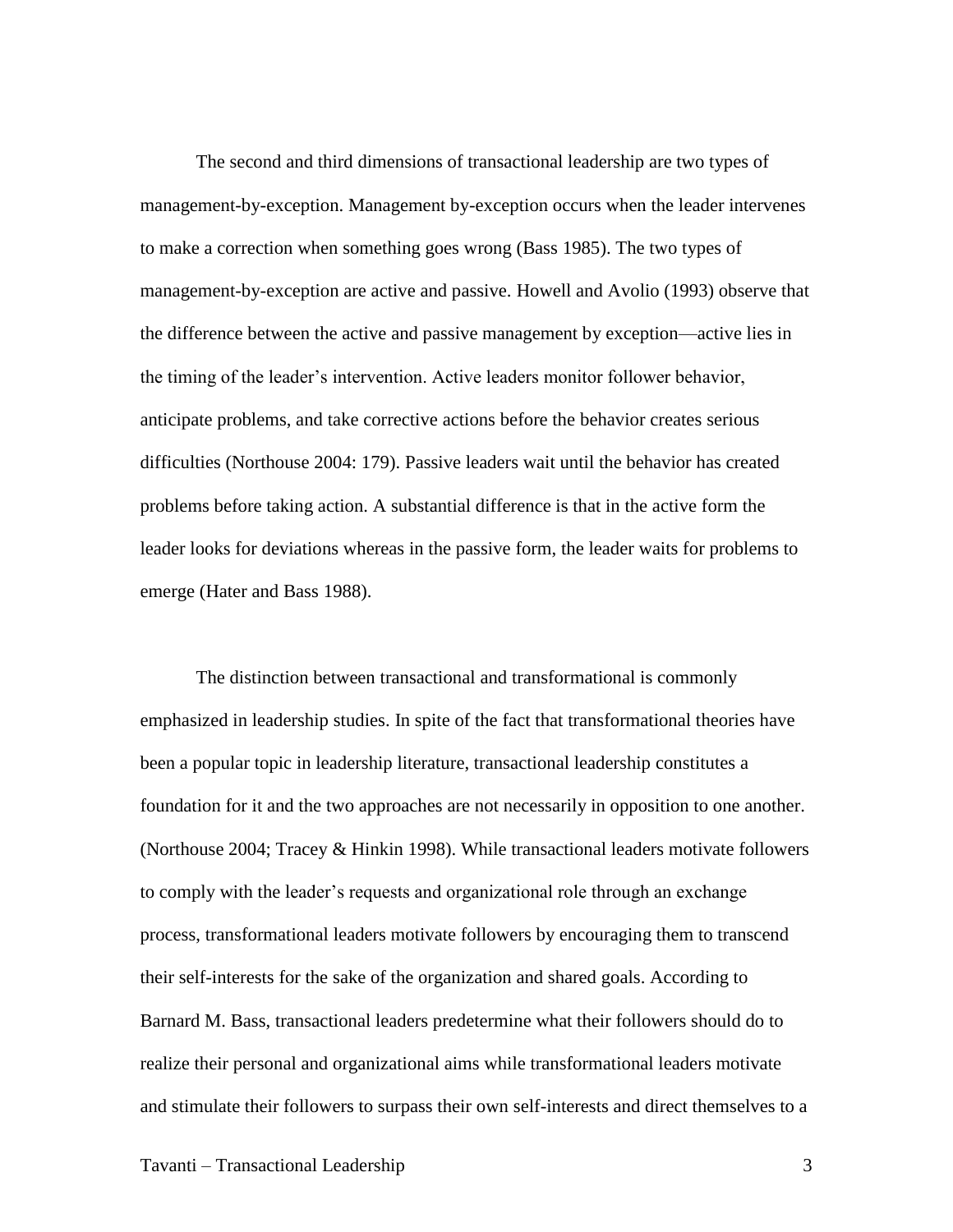higher level of motivation linked to the interests of the team, organization or larger community (Bass and Avolio 1994).

The distinction between transactional leadership and laissez-faire is less clearly defined (Bass 1985; Judge & Piccolo 2004). Laissez-faire leadership is the avoidance or absence of leadership. Laissez-faire leaders are indifferent and have a "hands-off" approach toward the workers and their performance. These leaders, unlike most transactional leadership approaches, ignore the needs of others, do not respond to problems or do not monitor performance. Leaders who score high on laissez-faire leadership avoid making decisions, hesitate in taking action, and are absent when needed. Although laissez-faire leadership bears some resemblance to management by exception passive leadership, researchers have argued that laissez-faire leadership should be treated separately from the other transactional dimensions because it represents the absence of any leadership (transformational or transactional), (Avolio 1999; Bass 1998).

Transactional leaders exhibit specific leadership skills usually associated with the ability to obtain results, to control through structures and processes, to solve problems, to plan and organize, and work within the structures and boundaries of the organization. As the transactional style revolves around the formulation and maintenance of a contract, negotiation skills are essential for this type of leadership. The exchange will successfully happen only on the basis of clear and effective communication skills. While leaders need to clearly define job descriptions and task assignments, subordinates must be able to show results and fulfill the leader's expectations. Effective transactional leaders are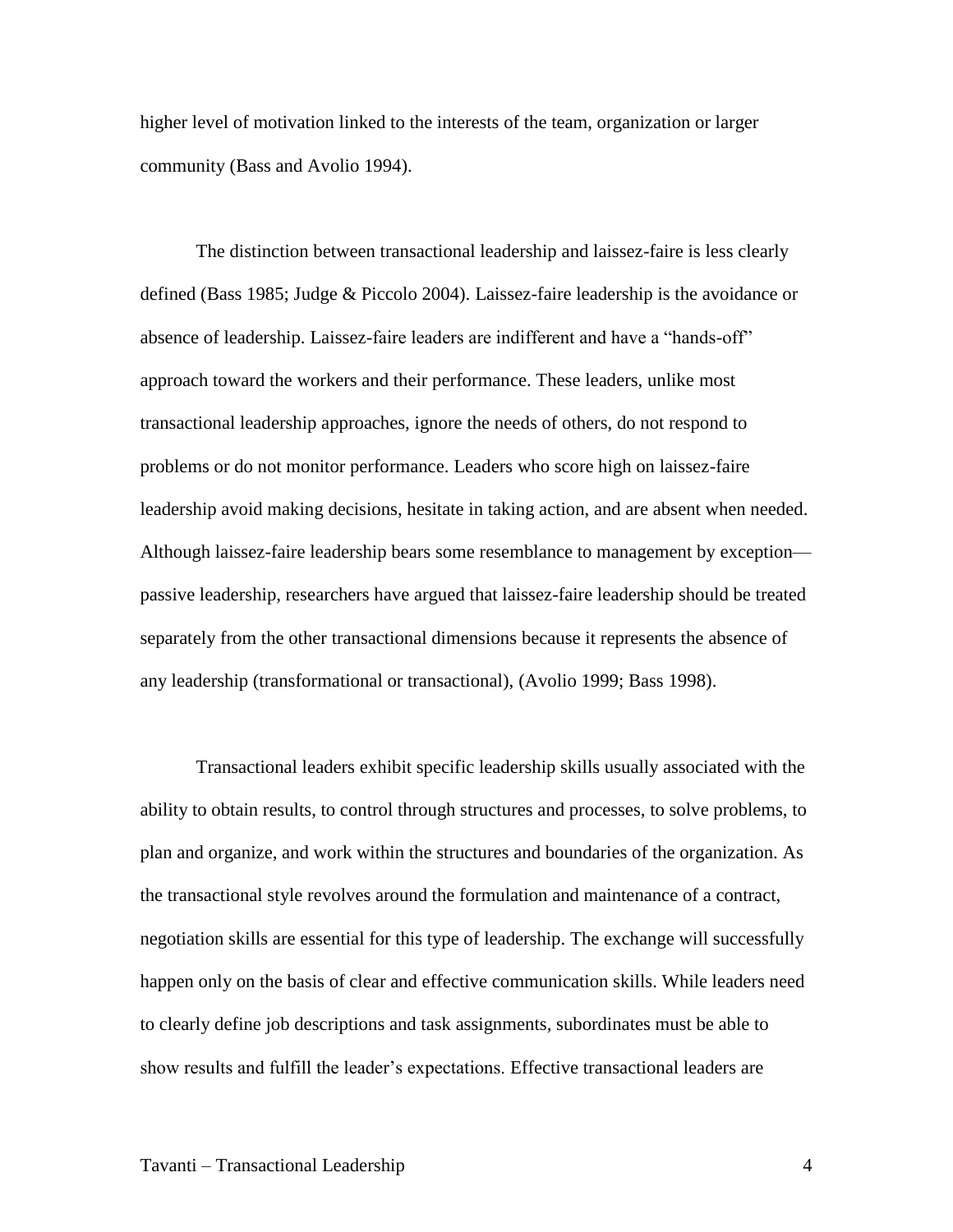capable of (1) clarifying what is expected of the employees' performance, (2) explaining how to meet such expectations (3) spelling out the criteria of the evaluation of their performance, (4) providing feedback on whether the employee is meeting the objective and (5) allocating rewards that are contingent to their meeting the objectives (Bass 1974: 339).

The transactional and leader-follower exchange theories represent a significant step beyond the "leader oriented" approaches most often focused exclusively on the leader's actions and attitudes. In a general sense, transactional leadership exemplifies the most common dynamic of social exchange between leadership and fellowship (Bass 1974: 319). The question remains as to what is the dynamic in this exchange process that produces satisfactory results for the leaders, followers and organizations involved? Many transactional leadership studies have shown that the nature of the exchange process between leaders and subordinates can highly influence the group performance and morale. Bass considers the leader-follower interactive effects from the perspective of an effective transactional leader who acts as a source of feedback, as communicator, as a model and a source of influence (Bass 1974: 339). He also explores how subordinates use effective tactics to influence and gain feedback and how transactional leadership mutually influences both leaders and followers. Building on Bass's work, George Grean and his associates (1977) studied how a more positive exchange between leader and follower characterized as a true partnership with a large degree of freedom for the subordinate generates higher subordinate satisfaction, reduced turnover and produced greater identification with the organization (Grean et.al. 1977).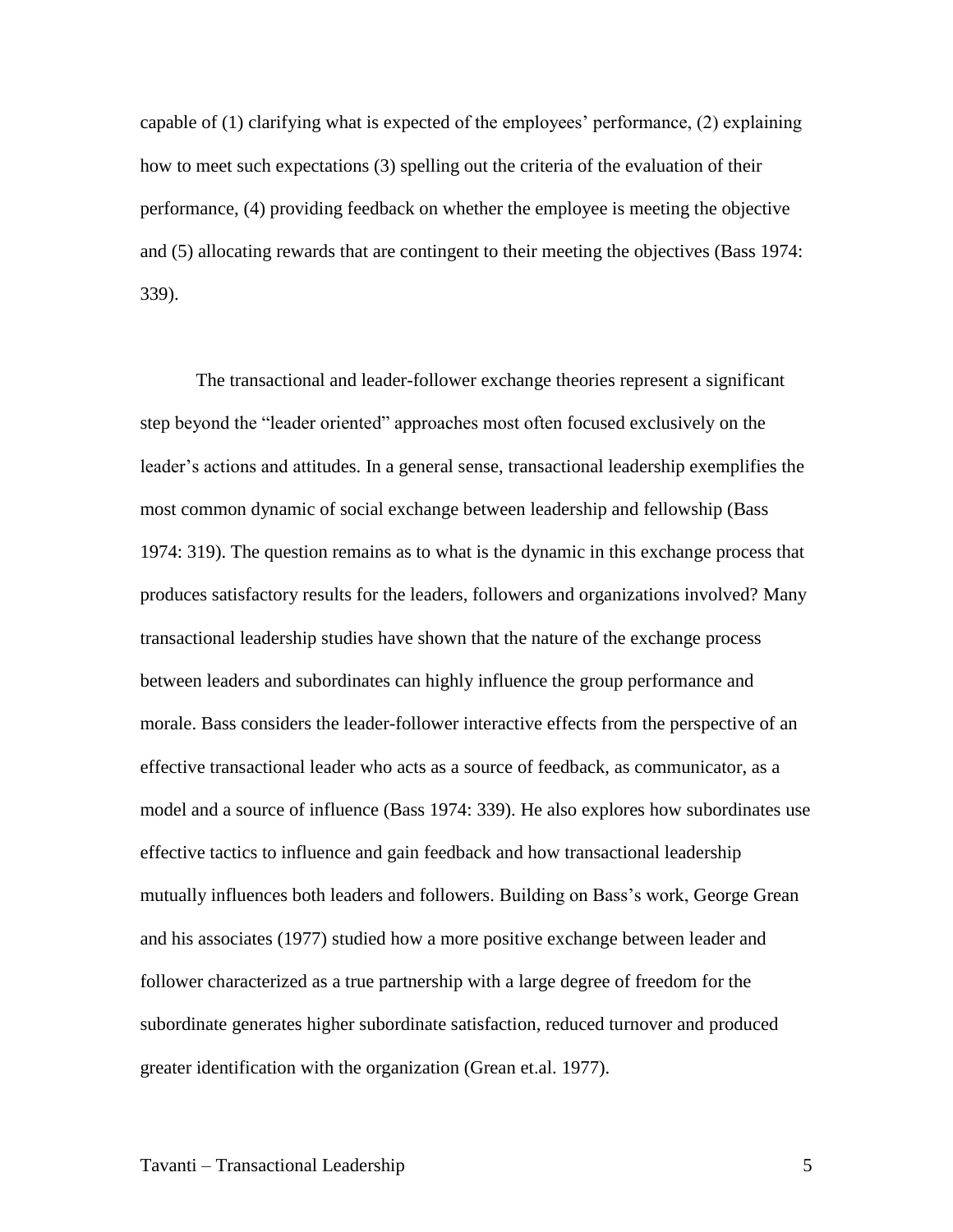The style of a transactional leader is creating clear structures, expectations and rewards. Whereas transformational leadership has more of a 'selling' style, transactional leadership, once the contract is in place, takes a 'telling' style. The Multifactor Leadership Questionnaire (MLQ) developed by Bass is the most commonly used instrument to assess an individual's transformational, transactional and laissez-faire leadership styles (Avolio, Bass and Jung 1999; Bass & Avolio 1990). Although individual leaders exhibit tendencies toward transactional or transformational leadership styles, most leaders show characteristics of both styles. While transformational leadership motivates subordinates through a shared vision and responsibility, transactional leadership motivates followers by appealing to their self-interests. Its principles are to motivate by the exchange process.

The limits of transactional leadership hinge on the behaviorist assumption that a 'rational person' is largely motivated by money and simple rewards, and hence his behavior is predictable. In practice this assumption often ignores complex emotional factors and social values present in work environments and interpersonal relationships. For example, transactional leadership may operate successfully in a work environment where leaders' and workers' personalities are compatible, but it could result in conflict between task-oriented and person-oriented personalities. Transactional leadership works well in a supply-and-demand situation of much employment, coupled with the effects of deeper needs, but it may be insufficient when the demand for a skill outstrips the supply. Transactional leadership behavior is used by one degree or another by most leaders. However, it can be quite limiting if it is the only leadership style used. As the old saying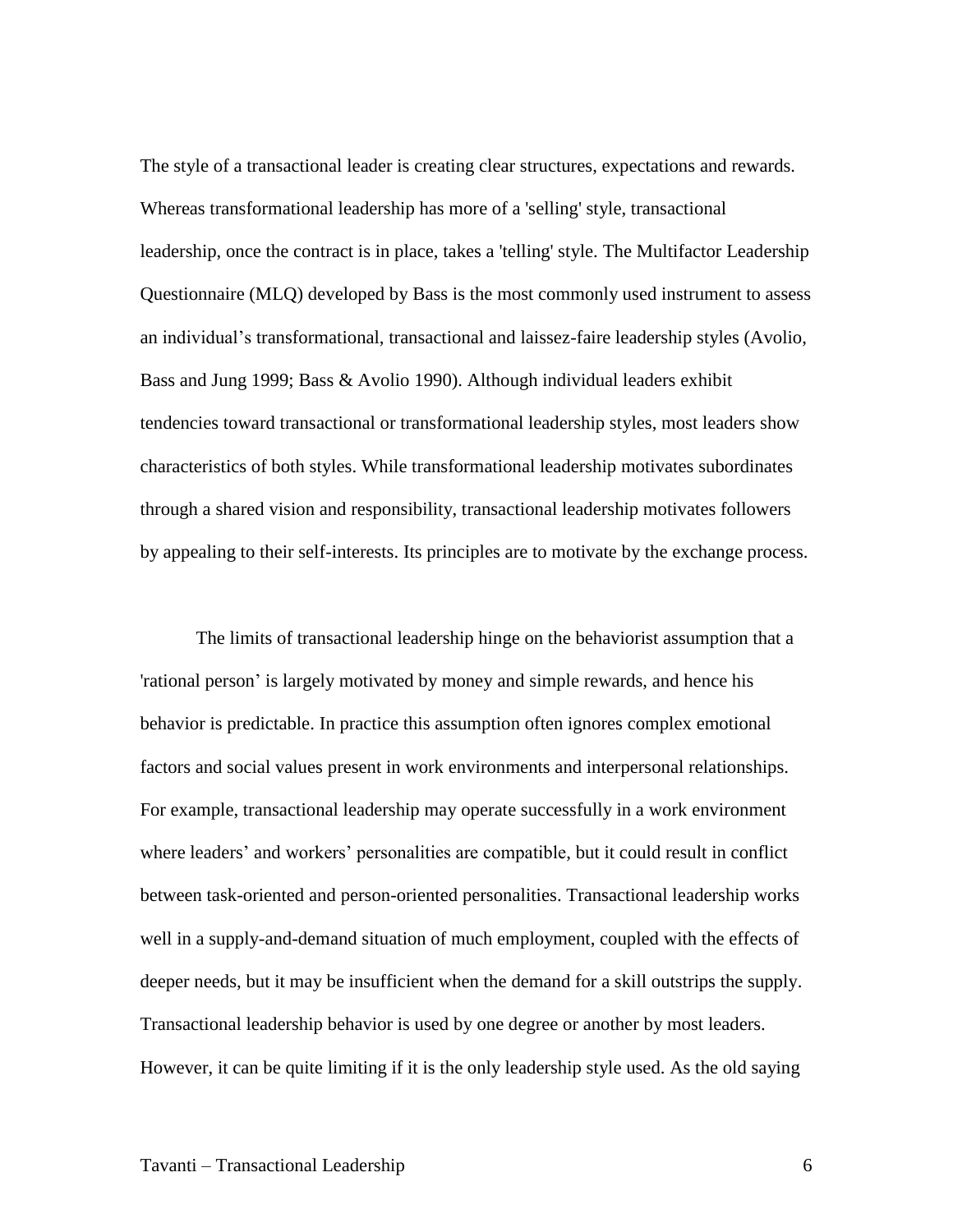goes, "if the only tool in your workbox is a hammer... you will perceive every problem as a nail". Today, most leaders would agree that material rewards and fear of punishment may not be the best approach to motivate their workers. Because transactional leadership encourages specific exchanges and a close connection between goals and rewards, workers are not motivated to give anything beyond what is clearly specified in their contract.

#### **References:**

Avolio, B. J. (1999). *Full leadership development.* Thousand Oaks, CA: Sage.

- Avolio, B. J., Bass, B. M., & Jung, D. I. (1999). Re-examining the components of transformational and transactional leadership using the Multifactor Leadership Questionnaire, *Journal of Occupational and Organizational Psychology*, 72, 441– 462.
- Bass, B. M . & Avolio, B. J. (1990). *Multifactor Leadership Questionnaire.* Palo Alto, CA: Consulting Psychologist Press.
- Bass, B. M. (1997). Does the transactional–transformational leadership paradigm transcend organizational and national boundaries?, *American Psychologist* 52, 130–139.
- Bass, B. M. (1974). *Bass and Stogdill's Handbook of Leadership: Theory, research and Managerial Applications* (Third Ed.). New York: The Free Press.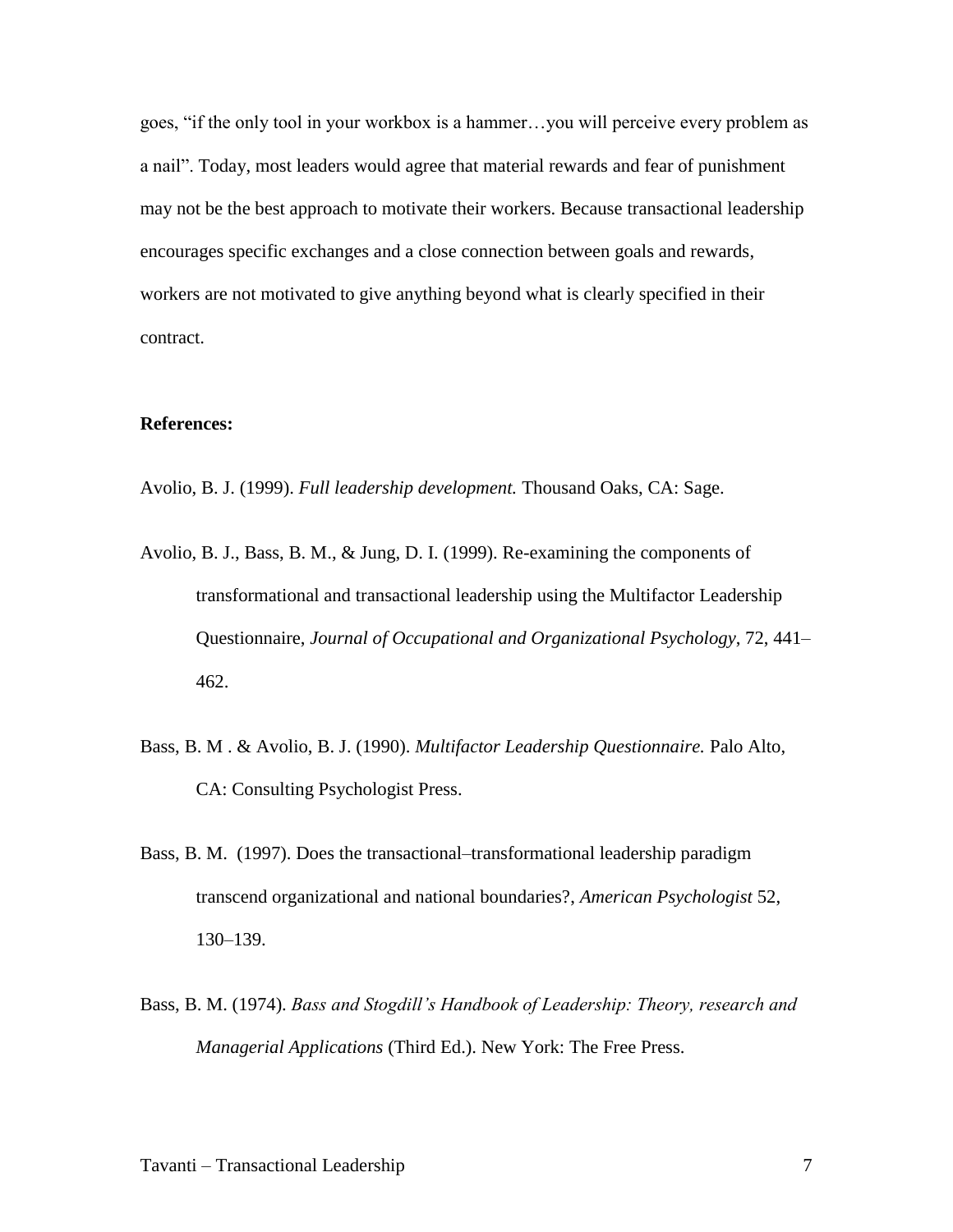Bass, B. M. (1985). *Leadership and performance beyond expectations.* New York: Free Press.

Burns, J. M. (1978) *Leadership*. New York: Harper & Row.

- Grean G., Cashman J, Ginsburgh S., Schiemann W. (1977) Effects of linking-pin quality of work life of lower participants, *Administrative Science Quarterly* 22, 491-504.
- Hater, J. J. and B. M. Bass (1988) Superiors' Evaluations and Subordinates' Perceptions of Transformational and Transactional Leadership. *Journal of Applied Psychology* 73, 695-702.
- Judge T. A. & Piccolo R. F. (2004) Transformational and Transactional Leadership: A Meta-Analytic Test of Their Relative Validity, *Journal of Applied Psychology*, 89, 755-768.
- Kuhnert, K. W. (1994) Transforming leadership: developing people through delegation. In B. M. Bass & B. J. Avolio (Eds), *Improving organizational effectiveness through transformational leadership* (pp. 10-25). Thousand Oaks, CA: Sage.
- Kuhnert, K. W. and Lewis P. (1987). "Transactional and Transformational Leadership: A Constructive/Developmental Analysis.‖ *Academy of Management Review* 12, 648-657.
- MacKenzie, S. B., Podsakoff, P. M., & Rich, G. A. (2001). Transformational and transactional leadership and salesperson performance. *Journal of the Academy of Marketing Science*, 29, 115–134.